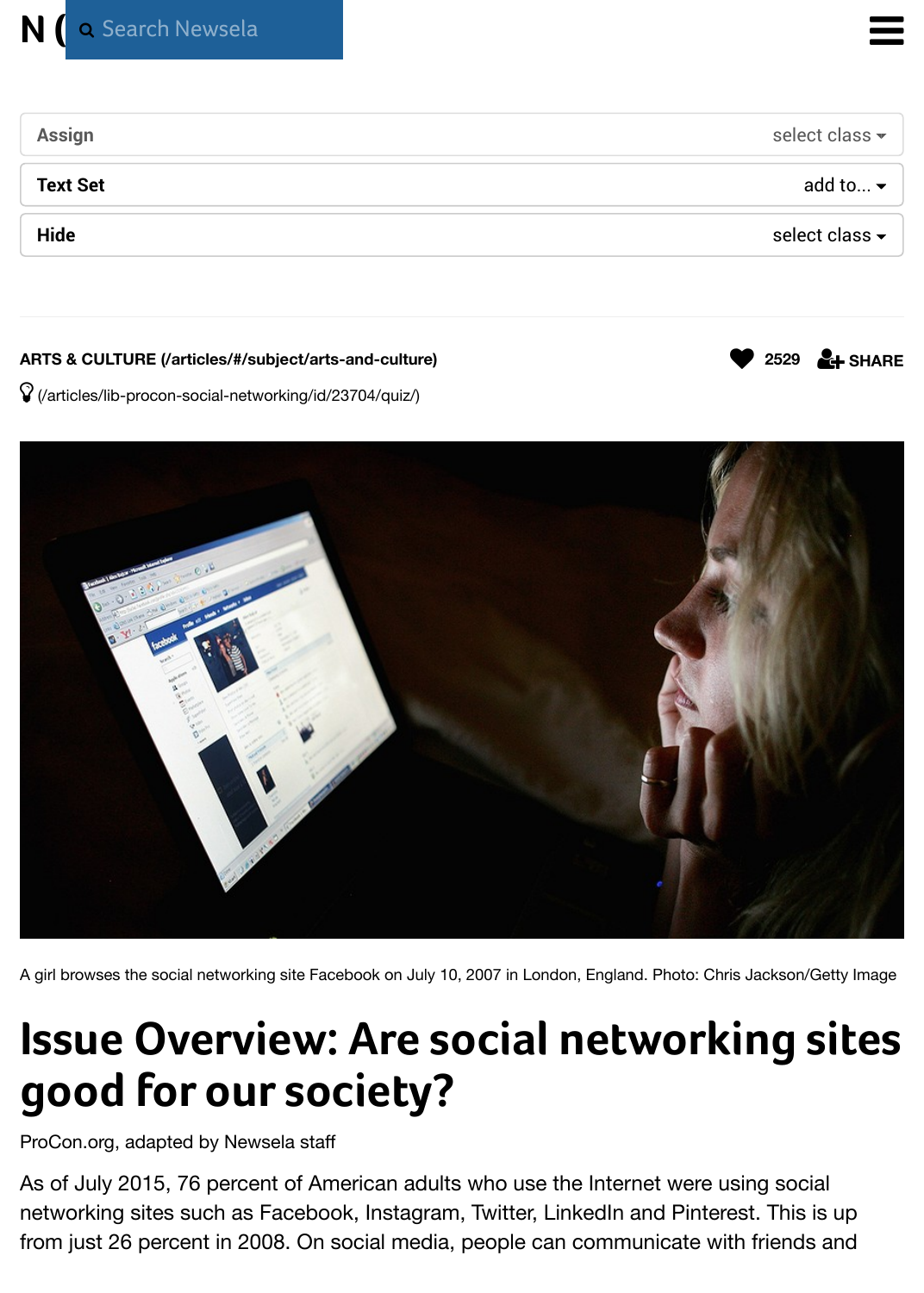strangers, do research, and share thoughts, photos, links, music and information about themselves.

Supporters of social networking sites say that these online communities help increase communication with friends and family. They say that the sites offer access to educational materials and allow useful information to spread rapidly.

Opponents of social networking sites argue that the sites prevent face-to-face communication and negatively alter children's behavior. They say the sites help spread false or dangerous information, and can even expose users to harm.

# **The Early Days Of Social Media**

SixDegrees.com is considered the first social networking site. It existed from 1997-2001. It allowed users to create personal spaces online. Other social networking sites soon followed. These included MySpace in 2003, Facebook in 2004, Twitter in 2006 and Pinterest in 2009.

Facebook rapidly became the most popular social networking site in the world. By October of 2012, it had one billion monthly users worldwide. That's about 1 in every 7 people on the planet. Today, Facebook reports more than 1.8 billion monthly users around the globe.

According to Pew Research Center, 79 percent of U.S. adults who go online also use Facebook. The site logs 4.5 billion "Likes" and over 300 million photo uploads every day. As of November 2016, 36 percent of online adults in the U.S. were on Instagram, and 24 percent were on Twitter. Over 500 million tweets are sent daily.

# **Who Uses Social Media And How?**

As the sites have become more popular, the user base has expanded. The first users were teenagers and young adults. Now, more people over the age of 50 are using social network sites, too. The total amount of time users spend on social media has increased from year to year.

Facebook began as a site for college students. After two years it opened up to everyone. As of 2014, the largest percentage of Facebook users were between 15 and 34 years old, but about 16 percent of Facebook users were 55 and older.

Two in 5 Americans admit that they have used social media at work. One in 5 admits having logged into social media while in the bathroom.

Social media's largest source of revenue is advertising. The revenue from social media ad sales is expected to reach \$32.9 billion by the end of 2016. It could reach about \$41 billion by 2017.

# **Social Media And Politics**

Social networking sites play a large role in shaping the political landscape. In the 2016 presidential race, candidates Hillary Clinton and Donald Trump consistently campaigned via social network sites. The first presidential election to be significantly affected by social media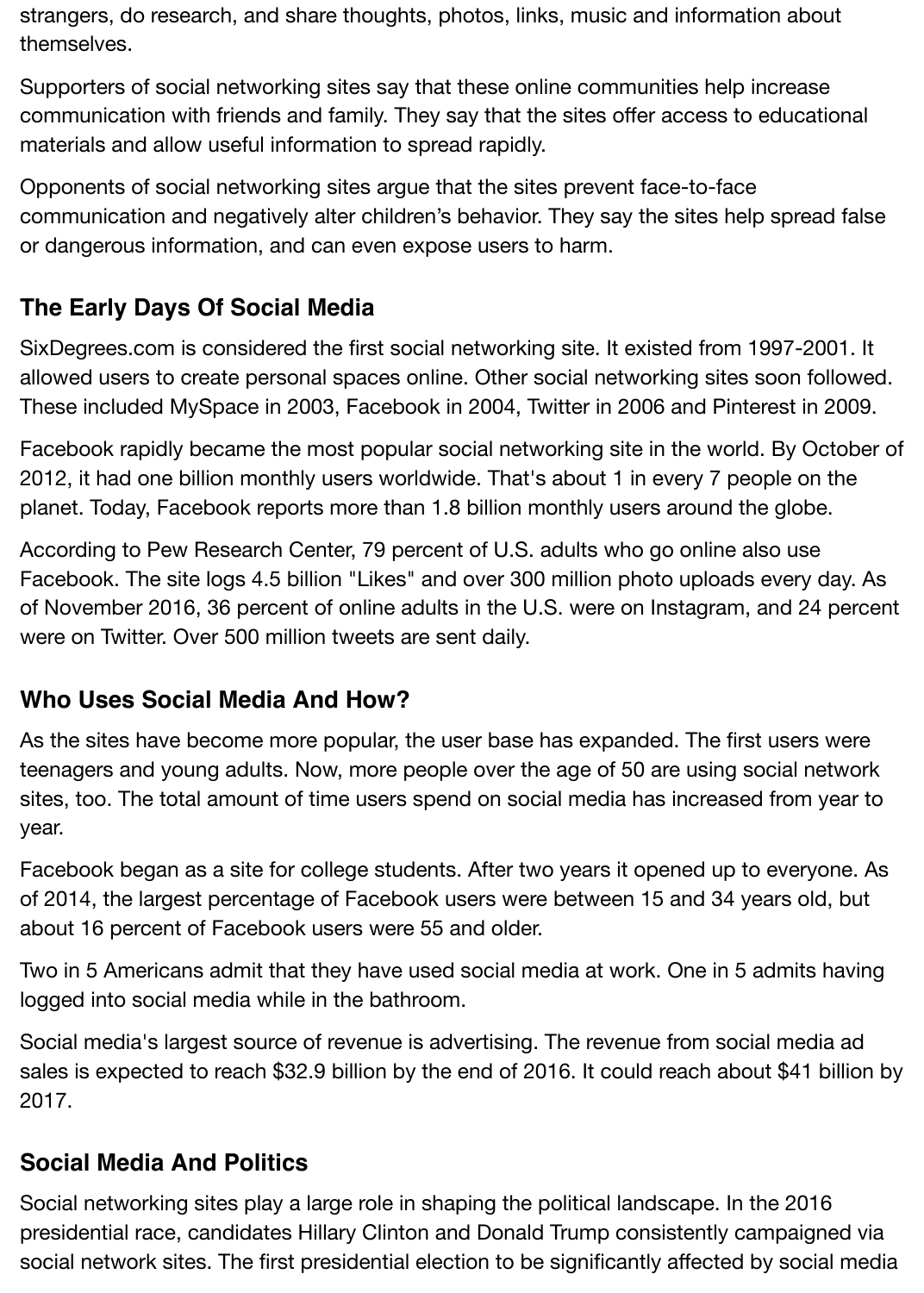was the 2008 presidential race between Barack Obama and John McCain. More than a quarter of U.S. voters younger than 30 reported that they obtained information about the election from social media.

On June 12, 2009, the White House announced it was joining Twitter, Facebook, MySpace, YouTube and Flickr. President Obama said joining the social media sites would help "reform our government so that it is more efficient, more transparent and more creative." As of 2011, 35 global leaders had Twitter accounts. More than 40 percent of world religious leaders, like the Dalai Lama and the pope, were on Twitter as well.

In 2010, widespread anti-government protests began in Tunisia, a country in Africa. This sparked the Arab Spring, a wave of revolutionary demonstrations across the Middle East and North Africa. Social media was an important and useful communication tool for protesters as the Arab Spring spread through many countries. The governments of those countries even tried to shut down the social media sites. In response, Hillary Clinton, who was the U.S. Secretary of State at that time, said the United States strongly supports free expression, including the use of social media.

# **Concerns About Safety, Health**

Companies worldwide struggle to manage employees' social network use at work. Some businesses may benefit from having employees on social media, but others worry that employees are just wasting time. In 2012, more than half of employees surveyed reported visiting non-work related websites at work. Many businesses also fear that social media puts the safety and security of their business at risk.

Seven million households that use Facebook reported safety- and privacy-related problems in 2012. These ranged from someone using a login without permission to being threatened online or in person.

A January 2015 study published in the Journal of Applied Developmental Psychology found that college freshmen averaged more than two hours a day on Facebook. It also showed that the habit harmed their grades. Sophomores and juniors only experienced a negative impact on their grade point averages when they used Facebook while studying. By senior year, the time spent on social media was not affecting their grades.

Social media is widespread in our world. Existing social networks are expanding, and new social media sites are popping up regularly. They are all accessible 24 hours a day via computer, tablet and smartphone.

Proponents of social media cheer on the benefits and possible advances to society that these networks may bring. Meanwhile, dissenters worry that the dangers and wasted time far outweigh any benefit.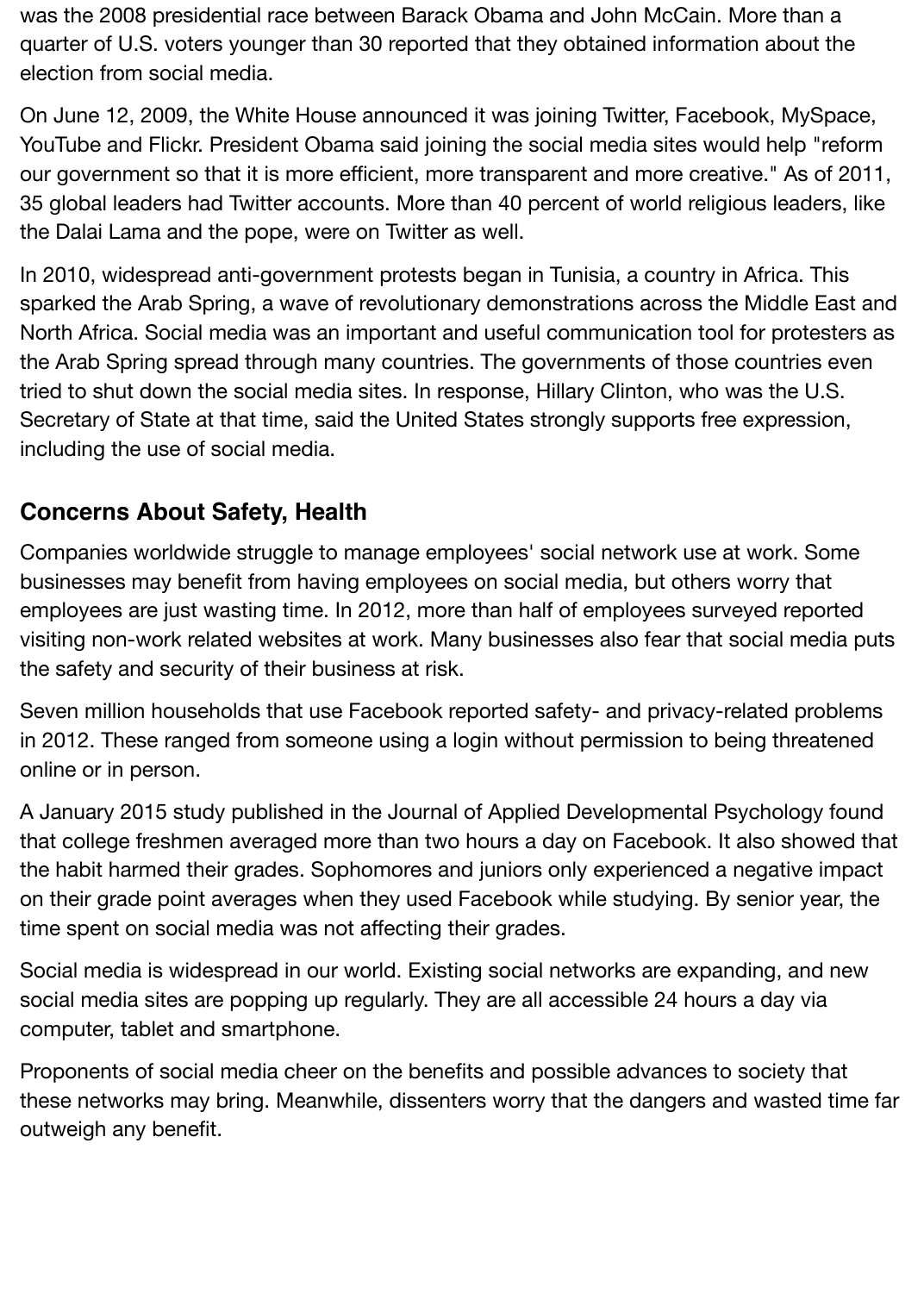#### GRADE 7, ANCHOR 2: **CENTRAL IDEA**

### **Which statement would be MOST important to include in a summary of the article?**

1

- **A** Social media is an i[mportant part of life in America.](https://newsela.com/settings/)
- **B** As social media use rises, many wonder if the benefits are greater than the risks.
- **C** Social media allows people around the globe to learn about one another.
- **D** As social media use has grown, citizens have become more interested in politics.

## 2

#### GRADE 7, ANCHOR 3: **PEOPLE, EVENTS & IDEAS**

#### **According to the article, how did the use of social media affect the Arab Spring?**

- **A** It slowed the Arab Spring by giving demonstrators the wrong information.
- **B** It strengthened the Arab Spring by giving protesters a way to organize with one another.
- **C** It slowed the Arab Spring by encouraging actions that the U.S. government would not support.
- **D** It strengthened the Arab Spring by helping governments in Arab countries recognize the value of online networks.